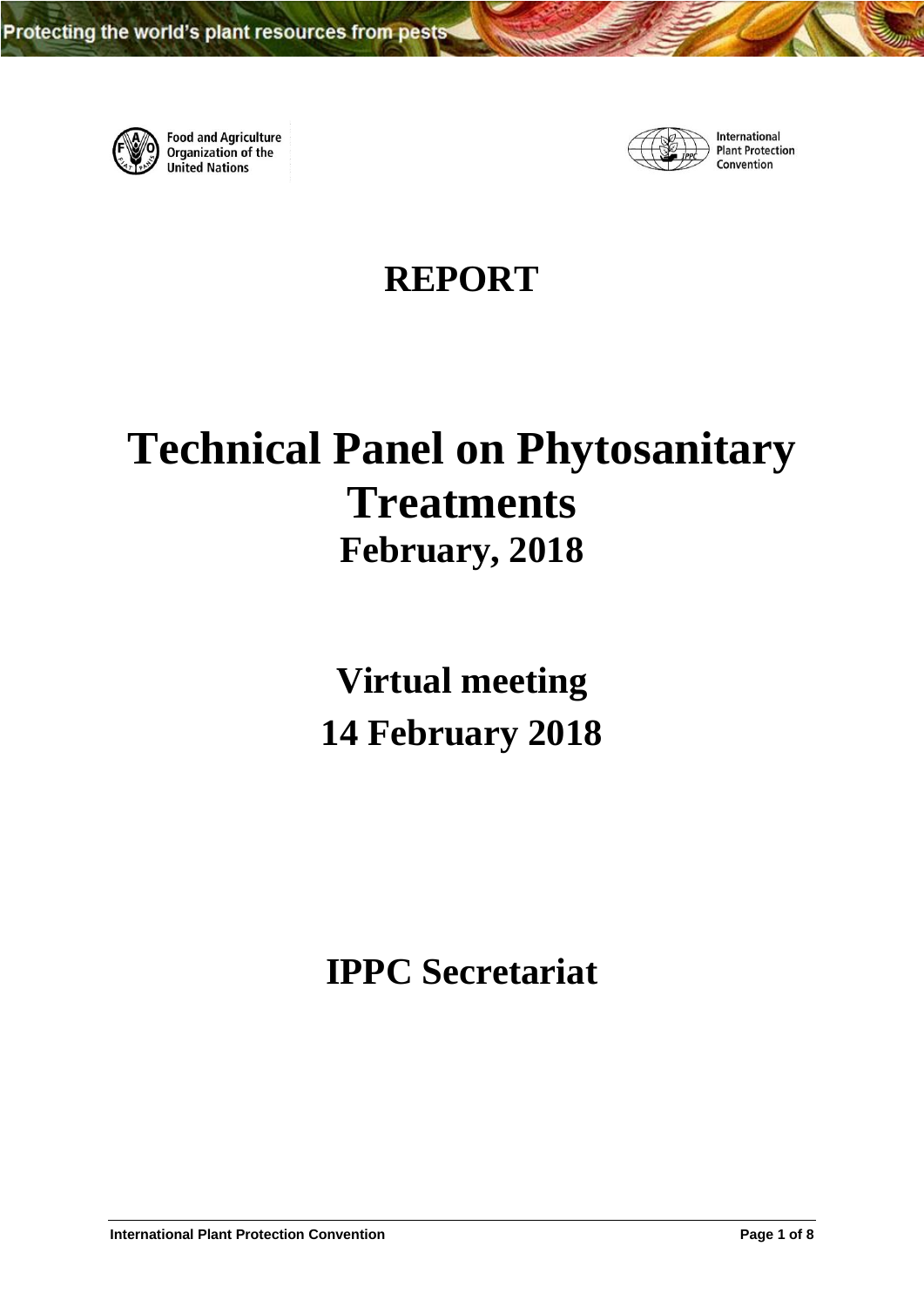The designations employed and the presentation of material in this information product do not imply the expression of any opinion whatsoever on the part of the Food and Agriculture Organization of the United Nations (FAO) concerning the legal or development status of any country, territory, city or area or of its authorities, or concerning the delimitation of its frontiers or boundaries. The mention of specific companies or products of manufacturers, whether or not these have been patented, does not imply that these have been endorsed or recommended by FAO in preference to others of a similar nature that are not mentioned.

The views expressed in this information product are those of the author(s) and do not necessarily reflect the views of FAO.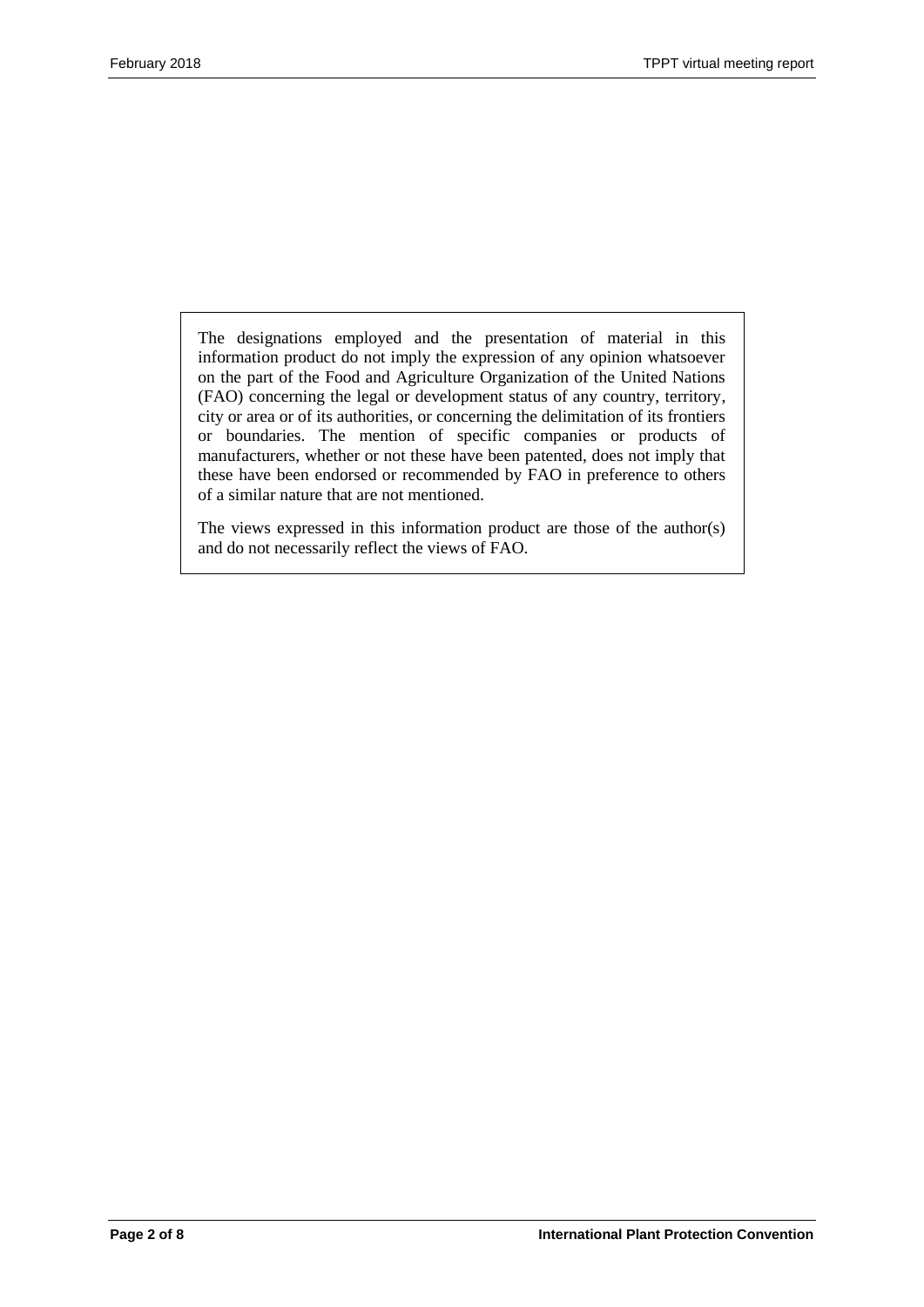# **CONTENTS**

|                | 1.1 |                                                                               |  |  |  |  |
|----------------|-----|-------------------------------------------------------------------------------|--|--|--|--|
|                | 1.2 |                                                                               |  |  |  |  |
| 2.             |     |                                                                               |  |  |  |  |
|                | 2.1 | Draft ISPM on Requirements for the use of modified atmosphere treatments as a |  |  |  |  |
| 3 <sub>1</sub> |     |                                                                               |  |  |  |  |
|                |     |                                                                               |  |  |  |  |
|                |     |                                                                               |  |  |  |  |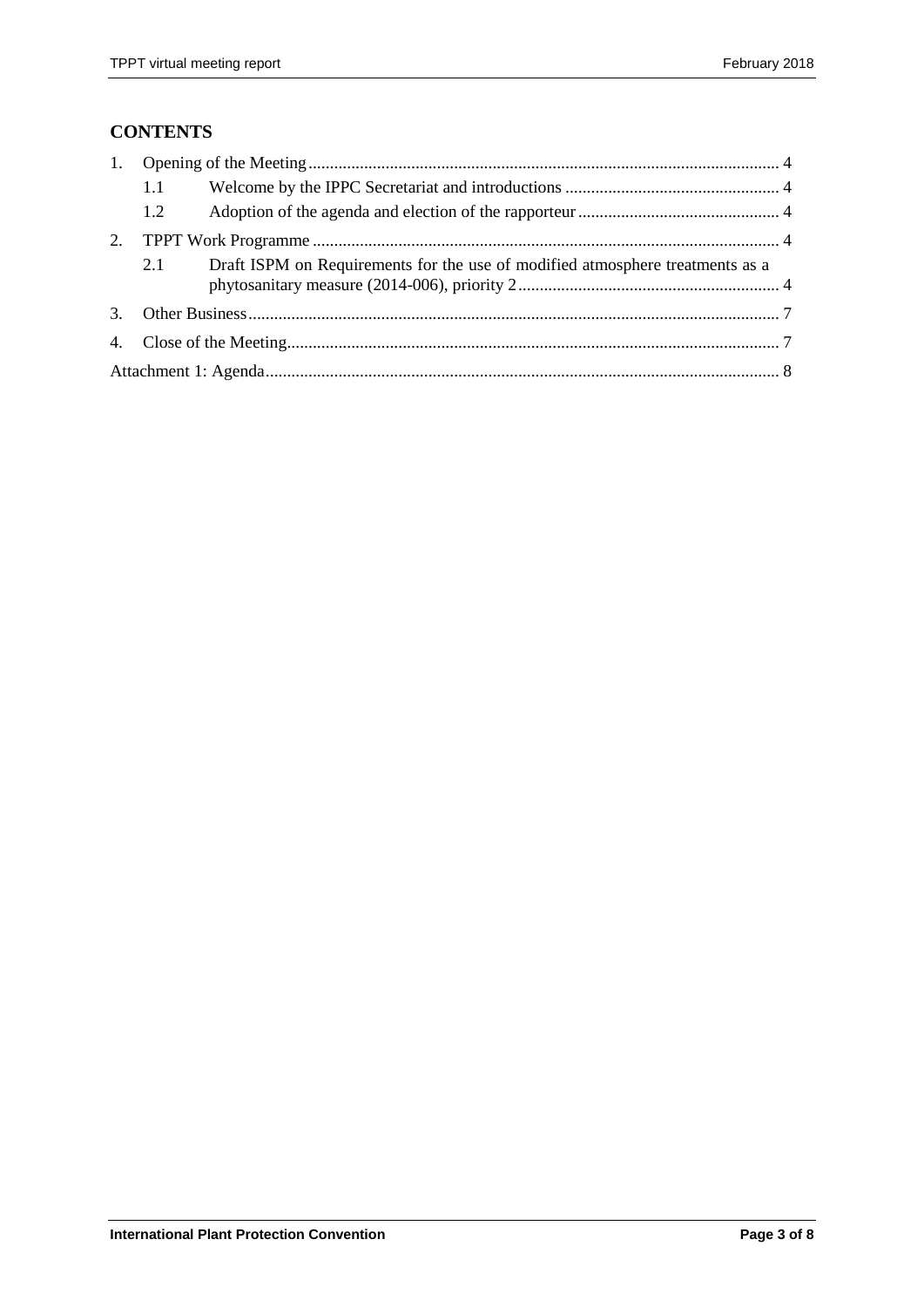# <span id="page-3-0"></span>**1. Opening of the Meeting**

### <span id="page-3-1"></span>**1.1 Welcome by the IPPC Secretariat and introductions**

- *[1]* The International Plant Protection Convention (IPPC) Secretariat (hereafter referred to as "Secretariat") lead for Technical Panel on Phytosanitary Treatments (TPPT) chaired the meeting and welcomed the following participants:
	- 1. Mr David OPATOWSKI (TPPT Steward)
	- 2. Mr Toshiyuki DOHINO (Japan)
	- 3. Mr Michael ORMSBY (New Zealand)
	- 4. Mr Matthew SMYTH (Australia)
	- 5. Mr Yuejin WANG (China)
	- 6. Mr Guy HALLMAN (Invited expert)
	- 7. Mr Nicolaas HORN (Steward of the draft ISPM: *Requirements for the use of modified atmosphere treatments as a phytosanitary measure* (2014-006))
	- 8. Ms Adriana G. MOREIRA (IPPC Secretariat, lead)
	- 9. Ms Janka KISS (IPPC Secretariat, support)
- *[2]* The full list of TPPT members and their contact details can be found on the International Phytosanitary Portal (IPP)<sup>1</sup>.

## <span id="page-3-2"></span>**1.2 Adoption of the agenda and election of the rapporteur**

- *[3]* The Secretariat introduced the agenda and it was adopted as presented in Appendix 1 to this report.
- *[4]* Mr Toshiyuki DOHINO was elected as the rapporteur.

#### <span id="page-3-3"></span>**2. TPPT Work Programme**

- *[5]* The Secretariat reminded the TPPT that the draft ISPM on *Requirements for the use of modified atmosphere treatments as a phytosanitary measure* (2014-006) was discussed at the 2017 July TPPT meeting<sup>2</sup> and informed the TPPT that two other ISPMs on treatment requirements are in different stages of the standard setting process. Therefore, the terminology and the sections of the drafts that are not specific to the treatment that they describe should be aligned. The draft ISPM on *Requirements for the use of temperature treatments as a phytosanitary measure* (2014-005) was approved for adoption by the Standards Committee (SC) in November. The draft ISPM on *Requirements for the use of fumigation as a phytosanitary measure* (2014-004) is planned to be discussed by the Standards Committee working group (SC-7) in May 2018, to discuss the comments from the first consultation.
- *[6]* The Steward of the TPPT is also the steward of the draft ISPM on *Requirements for the use of fumigation as a phytosanitary measure* (2014-004), and he has already received some suggestions from the Technical Panel for the Glossary (TPG) on the terminology used in these ISPMs and these suggestions were incorporated into the draft ISPM on *Requirements for the use of modified atmosphere treatments as a phytosanitary measure* (2014-006).

#### <span id="page-3-4"></span>**2.1 Draft ISPM on Requirements for the use of modified atmosphere treatments as a phytosanitary measure (2014-006), priority 2**

*[7]* The Steward of the draft, Mr Nicolaas HORN, introduced the draft ISPM on *Requirements for the use of modified atmosphere treatments as a phytosanitary measure*  $(2014-006)^3$  and the Steward's notes<sup>4</sup>.

 $\overline{a}$ 

<sup>1</sup>TPPT membership list:<https://www.ippc.int/en/publications/81655/>

<sup>2</sup> 2017-07 TPPT Meeting Report (Vienna, Austria):<https://www.ippc.int/en/publications/85139/>

<sup>3</sup> 2014-006\_DraftISPM

<sup>4</sup> 03\_TPPT\_2018\_Feb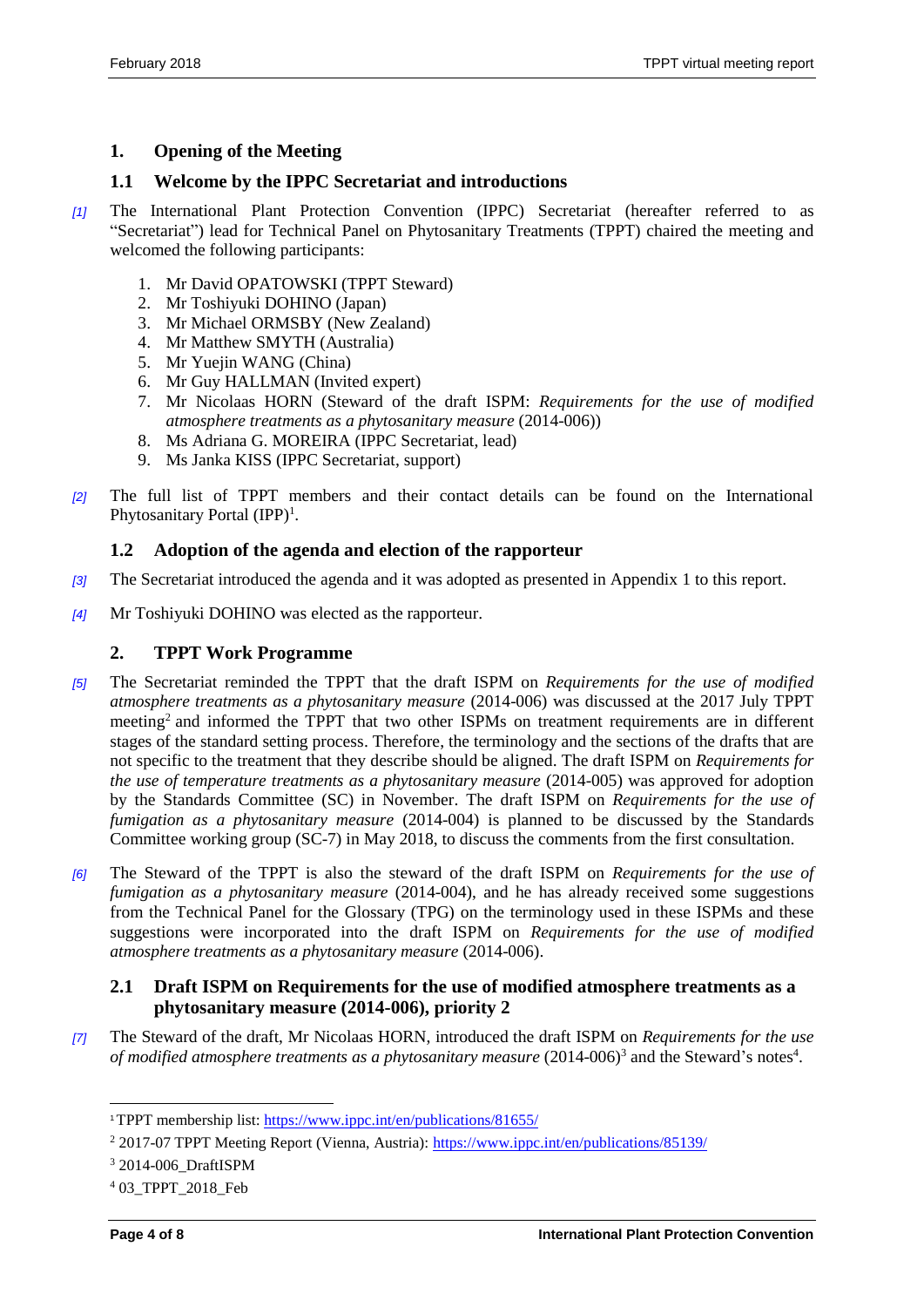- *[8]* He explained that the draft had been revised and edited for consistency by the editor of the IPPC. He addressed most of the editor's proposals and queries, but invited the TPPT to provide their expert advice on some specific outstanding issues, as follows.
- *[9]* **Enclosure or facility.** The Steward of the draft explained that in this draft and the draft on fumigation requirements (2014-004) the word "enclosure" is used to refer to a structure within which the treatment is conducted. "An enclosure is therefore required to achieve and maintain the lethal atmospheric conditions over the duration of the treatment."
- *[10]* He queried whether it is correct to use "enclosure" for modified atmosphere treatments, as it is used for fumigation, and for temperature treatment "facilities" is used.
- *[11]* One member clarified that for fumigation and modified atmosphere treatments the treatment has to be conducted in a structure with closed space (airtightness) as opposed to temperature treatments, where the treatment can be applied in different kind of structures, possibly even in the open (e.g. microwave heating).
- *[12]* The TPPT agreed that to use "enclosure" in the case of modified atmosphere treatments is correct.
- *[13]* **Description of modified atmosphere treatment.** In the section on "Methods for modifying atmospheres" one of the ways in which the modified atmosphere treatment could be applied is described as follows as revised by the editor: "displacement of the atmosphere with a mix of  $O_2$ ,  $CO_2$ and a biologically inert component (nitrogen or other inert gas) in specified proportions". The Steward thought this was unclear.
- *[14]* One member clarified that the atmosphere of an enclosure can be modified by changing the proportion of one or both of carbon dioxide and oxygen by adding them, or by adding an inert gas, like nitrogen.
- *[15]* The TPPT agreed that displacement is not the right term, as not all the atmosphere is replaced, but only a specific gas is added to change the proportion of the components of the atmosphere. It was also explained that in practice oxygen is rarely added.
- *[16]* One member suggested adding the concept of "maintaining" a particular atmosphere composition, as this is an important aspect of modified atmosphere treatments.
- *[17]* The TPPT agreed to revise the indented text, changing it to clarify and to include the above-mentioned concepts as follows: "changing the proportion of  $O_2$  and  $CO_2$  in the atmosphere by adding  $CO_2$  or an inert gas (such as nitrogen) and maintaining this atmosphere."
- *[18]* **Monitoring: add footnote or not?** During the consultation on the draft ISPM on fumigation (2014- 004) it was raised that the use of the word "monitoring" was different from the definition in ISPM 5 (*Glossary of phytosanitary terms*) in some cases. In that draft ISPM on fumigation a footnote was added to make this clear. The text of this footnote is "In this standard, monitoring is not always being used as defined in ISPM 5". The Steward queried whether this footnote should also be added here.
- *[19]* The TPPT debated adding the footnote, but as the TPG disagreed with addition of such footnote in the draft ISPM on *Requirements for the use of fumigation as a phytosanitary measure* (2014-004), they agreed to replace "monitoring" with "measuring" or "continuously measure" throughout the draft except when used in accordance with the definition in ISPM 5.
- *[20]* However, the TPPT agreed that the Steward of the draft ISPM should bring this issue to the SC's attention along with the other alignment issues.
- *[21]* **Protocol.** The following sentence refers to a protocol "Temperature measurements should be made throughout the enclosure with a full-sized load of the commodity and the treatment conducted according to the appropriate protocol." This may assume that "protocol" refers to the protocol for specific pests and commodity. The TPPT clarified that the required treatment for a specific pests and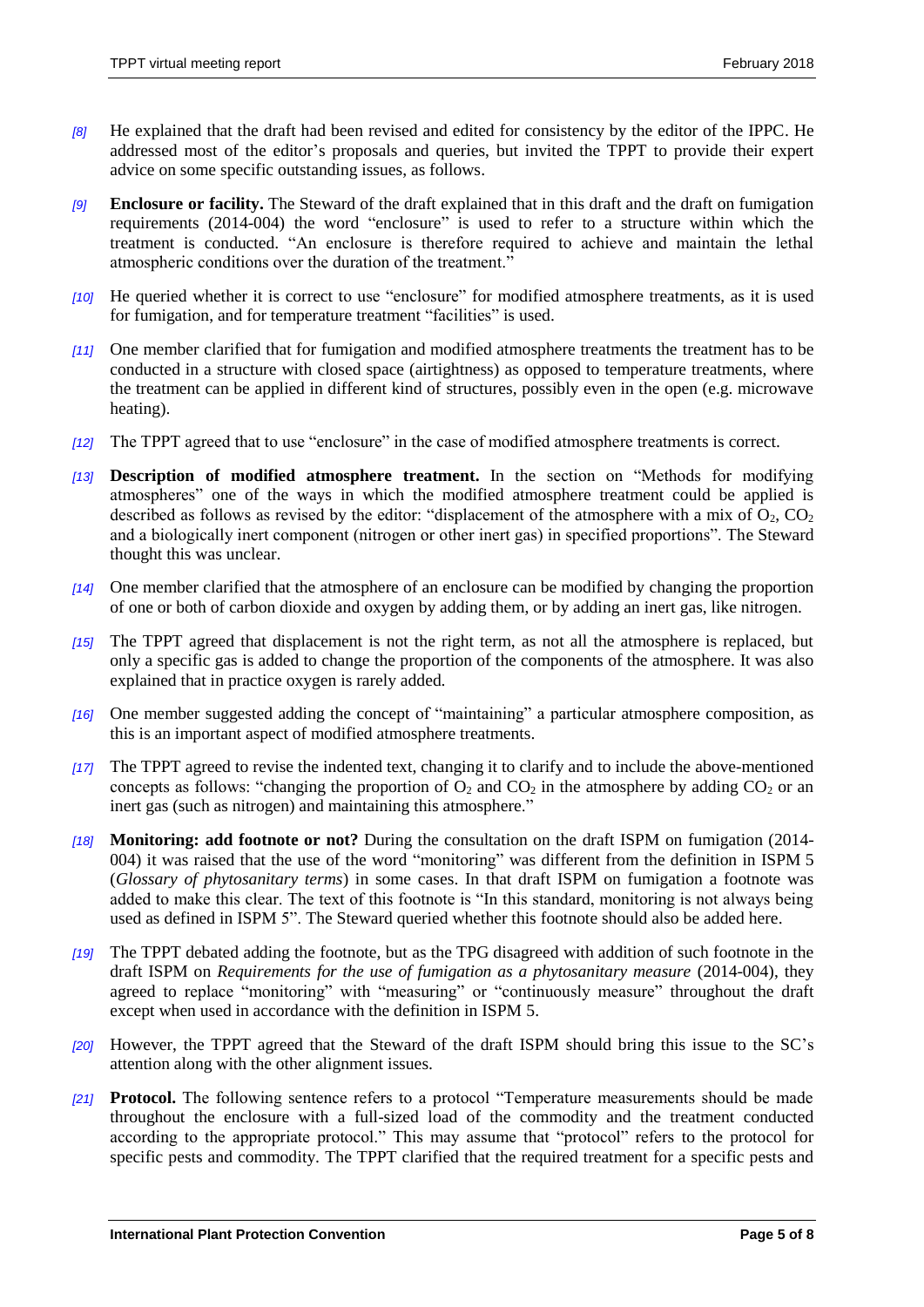commodity is described in the "treatment schedule" but in this case the draft refers to other additional protocols (e.g. for how to conduct temperature mapping, or other NPPO approved procedure).

- *[22]* It was also explained that the TPG raised concerns in relation to the draft ISPM on *Requirements for the use of fumigation as a phytosanitary measure* (2014-004) as "protocol" and "treatment schedule" are translated the same way in some languages.
- *[23]* The TPPT decided along with the Steward to adjust the wording for clarity and use "appropriate procedure" instead of "appropriate protocol".
- *[24]* **Integrity.** The following sentence refers to the integrity of the treatment: "A modified atmosphere treatment programme should include the following to maintain the integrity of the treatment and the process used:" The steward queried what is meant by maintaining the integrity of the treatment.
- *[25]* The TPPT explained that the intended meaning was to list items that the treatment programme should address in order to ensure the reliability of the treatment. The TPPT proposed the following alternative wording to clarify this: "to ensure that the treatment schedule is met".
- *[26]* **Monitoring or auditing.** In the section on "Responsibility", the following sentence describes the responsibilities of the NPPO: "The NPPO of the country in which the treatment is initiated or conducted is responsible for the evaluation, approval and monitoring of modified atmosphere treatments as a phytosanitary measure, including those performed by other authorized entities." The Steward of the draft asked whether to include "auditing", as it is mentioned together with monitoring in the section on "Monitoring and auditing".
- *[27]* The TPPT agreed that auditing would be appropriate to include here as well, however decided against it as this is a section to be included in all three draft ISPMs on requirements for phytosanitary measures, thus the change is an alignment issue. They requested the Steward to highlight the issue to the SC.
- *[28]* **Authorization or approval.** Also in the section on "Responsibility", the word accreditation is used in relation to the operators. The Steward of the draft suggested that "authorization" be used for the operator and "approval" for the facility.
- *[29]* The TPPT agreed with the proposed replacement of "accreditation" with "authorization" as this is in line with the terminology in the draft ISPM on *Requirements for the use of fumigation as a phytosanitary measure* (2014-004).
- *[30]* **Appendix 1.** The Secretariat reminded the TPPT of the decision of the SC in November 2017 that Appendix 1 be removed from the draft ISPMs on temperature treatment (2014-005).The similar appendixes of the draft ISPM on fumigation (2014-004), and the draft ISPM on modified atmosphere treatment (2014-006) might be handled same manner once the draft ISPMs on temperature treatment (2014-005) is adopted. However, the Appendix will be maintained as part of the Standard Setting Procedure Manual, so the TPPT reviewed the Appendix nonetheless.
- *[31]* The TPPT decided to replace "most resistant life stage" with "most tolerant life stage" throughout the appendix, as this is consistent with the terminology used in other cases.
- *[32]* The TPPT also agreed to change "complete mortality" as the outcome of the large-scale or extrapolation (confirmatory) studies to "specified efficacy" arguing that treatments have a specific efficacy that corresponds to an acceptable level of risk, that might not be complete mortality, and that zero survival is impossible to achieve in some cases.
- *[33]* The TPPT agreed to:
	- (1) *recommend* the draft ISPM on *Requirements for the use of modified atmosphere treatments as a phytosanitary measure* (2014-006) to the Standards Committee (SC) for approval for consultation.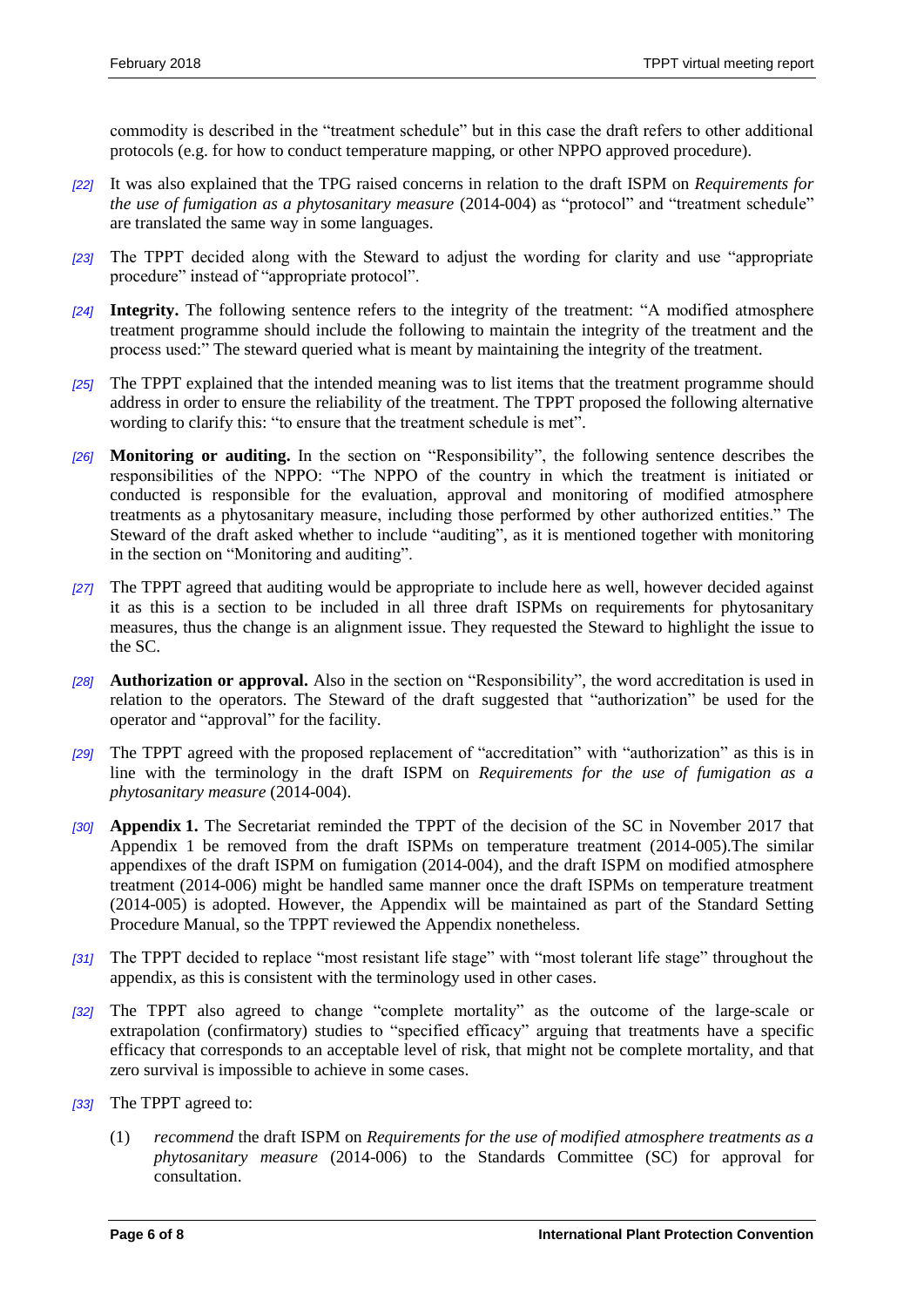#### <span id="page-6-0"></span>**3. Other Business**

*[34]* No other business was discussed.

#### <span id="page-6-1"></span>**4. Close of the Meeting**

- *[35]* The Secretariat informed the TPPT that one additional treatment submission had been received in response to the Call for phytosanitary treatments. The next virtual meeting is planned for 21 March 2018 and will be dedicated to discussion of the remaining submissions.
- *[36]* The Secretariat thanked the TPPT members and Mr Nicolass HORN for their participation and closed the meeting.